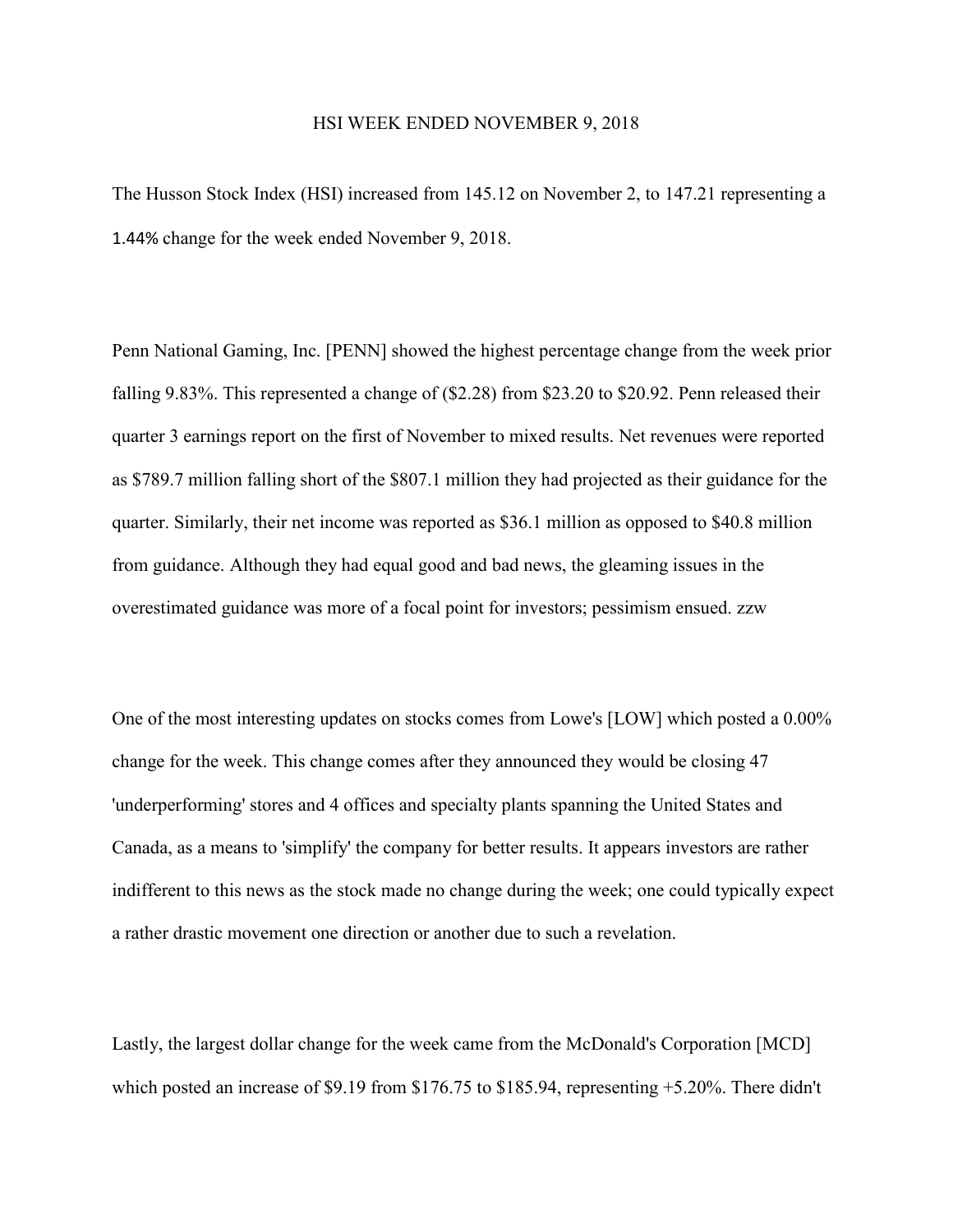appear to be any particular news related to this increase, however, MCD announced recently a 15% increase in the quarterly dividend beginning in the fourth quarter.

The HSI was developed by Marie Kenney, while a student at Husson University, in consultation with Associate Professor J. Douglas Wellington. The index is currently being tracked and analyzed by Husson student Dominick Lizotte. The HSI tracks and analyzes 29 companies that are considered to have an effect on the Maine economy. These companies are either based in Maine or have an influence on the Maine economy through employment, and overall presence in the State. This price-weighted index offers a numerical break down of Maine's economy to help provide a better understanding of Maine's economy. The analysis looks into the events of the week and tries to explain significant changes in the stock prices of the companies that comprise the Husson Stock Index.

## References

Penn National Gaming Reports Third Quarter Income from Operations of \$155.8 Million and Adjusted EBITDA after Master Lease Payments of \$114.5 Million. (2018, November 1). Retrieved from [https://pennnationalgaming.gcs-web.com/news-releases/news-release](https://pennnationalgaming.gcs-web.com/news-releases/news-release-details/penn-national-gaming-reports-third-quarter-income-operations)[details/penn-national-gaming-reports-third-quarter-income-operations](https://pennnationalgaming.gcs-web.com/news-releases/news-release-details/penn-national-gaming-reports-third-quarter-income-operations)

Penn National Gaming Files Application for Hollywood Casino Morgantown. (2018, October 31). Retrieved from [https://pennnationalgaming.gcs-web.com/news-releases/news-release](https://pennnationalgaming.gcs-web.com/news-releases/news-release-details/penn-national-gaming-files-application-hollywood-casino)[details/penn-national-gaming-files-application-hollywood-casino](https://pennnationalgaming.gcs-web.com/news-releases/news-release-details/penn-national-gaming-files-application-hollywood-casino)